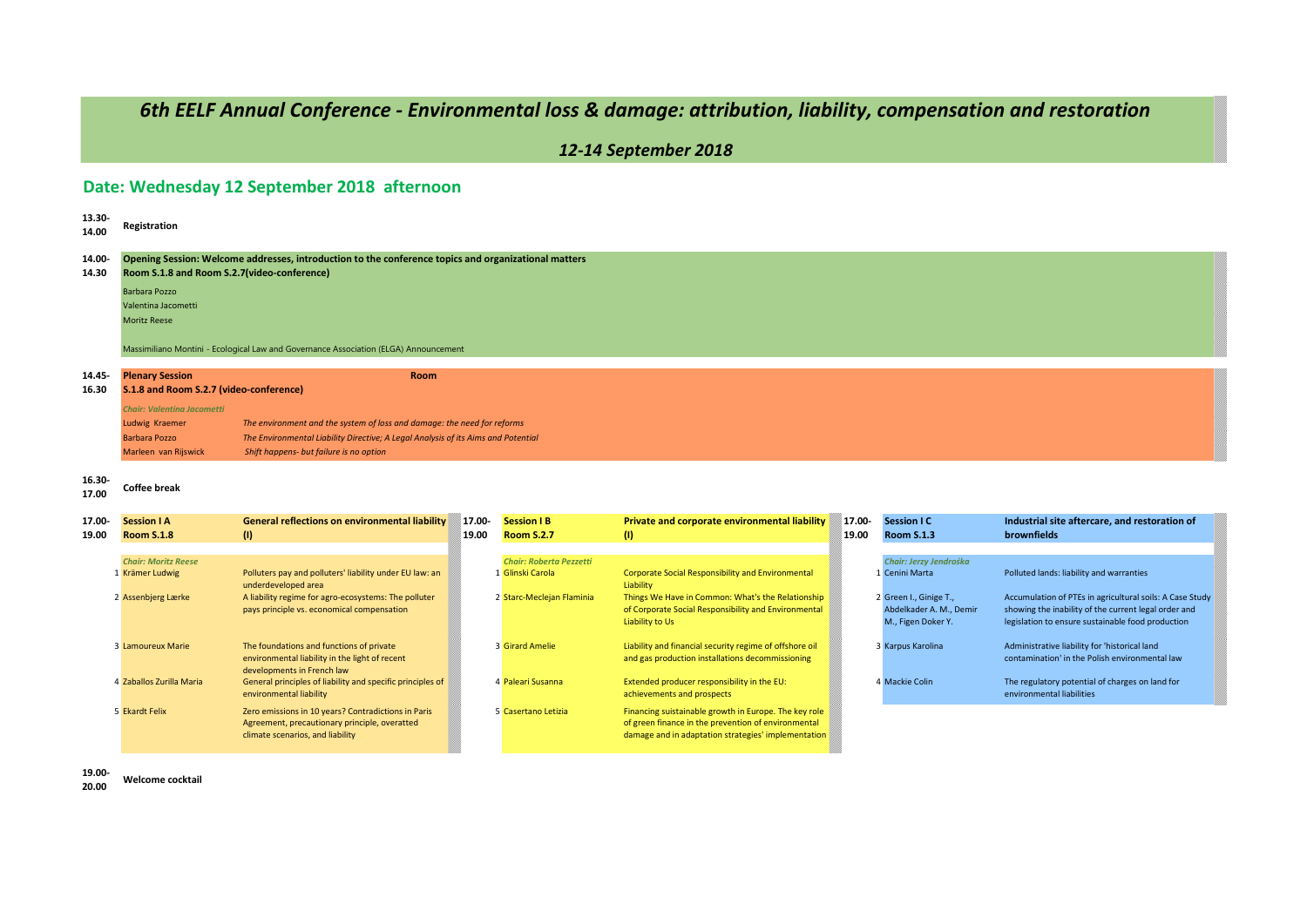## **Date: Thursday 13 September 2018 morning**

| $9.00 -$<br>11.00 | <b>Session II A</b><br>S.1.8     | <b>Room</b> | The responsibility of the States to safeguard<br>a healty environment and consequences in<br>terms of liability                                         | 9.00-<br>11.00 | <b>Session II B</b><br><b>Room S.2.7</b>                              | Private and corporate environmental liability<br>(11)                                                                                 | 9.00-<br>11.00 | <b>Session II C</b><br><b>Room S.1.3</b> | Climate change liability (I)                                                                                                                                             |  |
|-------------------|----------------------------------|-------------|---------------------------------------------------------------------------------------------------------------------------------------------------------|----------------|-----------------------------------------------------------------------|---------------------------------------------------------------------------------------------------------------------------------------|----------------|------------------------------------------|--------------------------------------------------------------------------------------------------------------------------------------------------------------------------|--|
|                   |                                  |             |                                                                                                                                                         |                |                                                                       |                                                                                                                                       |                |                                          |                                                                                                                                                                          |  |
|                   | <b>Chair: Fabrizio Vismara</b>   |             |                                                                                                                                                         |                | <b>Chair: Dominique Feola</b>                                         |                                                                                                                                       |                | <b>Chair: Valentina Jacometti</b>        |                                                                                                                                                                          |  |
|                   | 1 Misonne Delphine               |             | Is compliance with EU Environmental Law enough,<br>where science tells (the State) to do more, in order to<br>protect human health and the environment? |                | 1 Baran Mariusz                                                       | 'Causal link' as a condition of liability - many faces in<br>the environment law                                                      |                | 1 Varvastian Samvel                      | Internationalizing Climate Change Liability Litigation                                                                                                                   |  |
|                   | 2 Ruddigkeit Dana                |             | State responsibility and the environment: The<br>interaction of public international law and national<br>liability regimes                              |                | 2 Rakoczy Bartosz                                                     | The burden of proof in proceedings for corrective and<br>preventive actions in Polish law and Italian law                             |                | 2 Machnicka Agnieszka A.                 | Can the tort law system constitute an effective tool in<br>the climate change abatement?                                                                                 |  |
|                   | 3 Fermeglia Matteo               |             | "Environmental" counterclaims in Investor-State<br>Dispute Settlement: Rebalancing Investment Law<br>through Environmental Liability                    |                | 3 Ginige T., Van Calster P.,<br>Green I., Demir M., Figen<br>Doker Y. | A critically analysis the effectiveness or the<br><b>Regulatory Enforcement Sanctions Act 2008</b>                                    |                | 3 Sobieraj K.                            | "Climate" plaint as a new tool to combat climate<br>change in the light of international and EU<br>jurisprudence and judgements of national courts of<br>selected states |  |
|                   | 4 Stănilă Laura, Stănilă Sergiu  |             | The right to a healty environment and its<br>consequences on other human rights. A challenging<br>approach                                              |                |                                                                       |                                                                                                                                       |                | 4 Giabardo Carlo Vittorio                | Climate in Courts: Climate Change Litigation and State<br>Responsibility After the «Paris Agreement»                                                                     |  |
| 11.00-<br>11.30   | <b>Coffee break</b>              |             |                                                                                                                                                         |                |                                                                       |                                                                                                                                       |                |                                          |                                                                                                                                                                          |  |
| 11.30-            | <b>Session III A</b>             |             | International liability and compensation for                                                                                                            | 11.30-         | <b>Session III B</b>                                                  | The role of criminal liability (I)                                                                                                    | 11.30-         | <b>Session III C</b>                     | Climate change liability (II)                                                                                                                                            |  |
| 13.00             | <b>Room S.1.8</b>                |             | transboundary environmental damage                                                                                                                      | 13.00          | <b>Room S.2.7</b>                                                     |                                                                                                                                       | 13.00          | <b>Room S.1.3</b>                        |                                                                                                                                                                          |  |
|                   |                                  |             |                                                                                                                                                         |                |                                                                       |                                                                                                                                       |                |                                          |                                                                                                                                                                          |  |
|                   | <b>Chair: Nerina Boschiero</b>   |             |                                                                                                                                                         |                |                                                                       |                                                                                                                                       |                | <b>Chair: Kurt Deketelaere</b>           |                                                                                                                                                                          |  |
|                   |                                  |             |                                                                                                                                                         |                | <b>Chair: Chiara Perini</b>                                           |                                                                                                                                       |                |                                          |                                                                                                                                                                          |  |
|                   | 1 Masoumi Khazar                 |             | The Myth of Plurality of Regimes in the Law of State<br>Responsibility                                                                                  |                | 1 Esser Robert                                                        | Confiscation of Assets and Proceeds of Crime in<br>Environmental Criminal Law - New approaches by the<br>German legislator            |                | 1 de Graaf K.J., van der Veen<br>G.A.    | State liability for climate change: aftermath and future<br>of the Urgenda decision                                                                                      |  |
|                   | 2 Reese Moritz, Köck<br>Wolfgang |             | Transboundary liability for cross-border water<br>pollution                                                                                             |                | 2 Macrory Richard                                                     | Liability and Sanctions for Breaches of Environmental<br>Regulatory Requirements Integrating criminal and<br>administrative liability |                | 2 Borges Cunha Kamyla, Rei<br>Fernando   | Climate litigation in Brazil: the case of the State Policy<br>on São Paulo's Climate Change                                                                              |  |
|                   | 3 Vomacka Vojtech                |             | Full Reparation as a Legal Principle Applicable to the<br>Compensation in International Environmental Law                                               |                | 3 Ruiz Arias Miriam                                                   | Enterprises Environmental Criminal Liability and<br><b>Compliance Programmes in Spain</b>                                             |                | 3 Başoğlu Başak                          | Is There a Prospect of Climate Change Liability in<br>Turkey?                                                                                                            |  |
|                   | 4 Romanin Jacur Francesca        |             | The Responsibility of Public-Private Partnerships for<br>environmental damage in an international law<br>perspective                                    |                | 4 Del Mar Martín Aragón<br>María                                      | The last Spanish Criminal Code Reform on<br>environmental crimes: legal construction and case<br>studies                              |                |                                          |                                                                                                                                                                          |  |

**13.00- 14.00 Light lunch**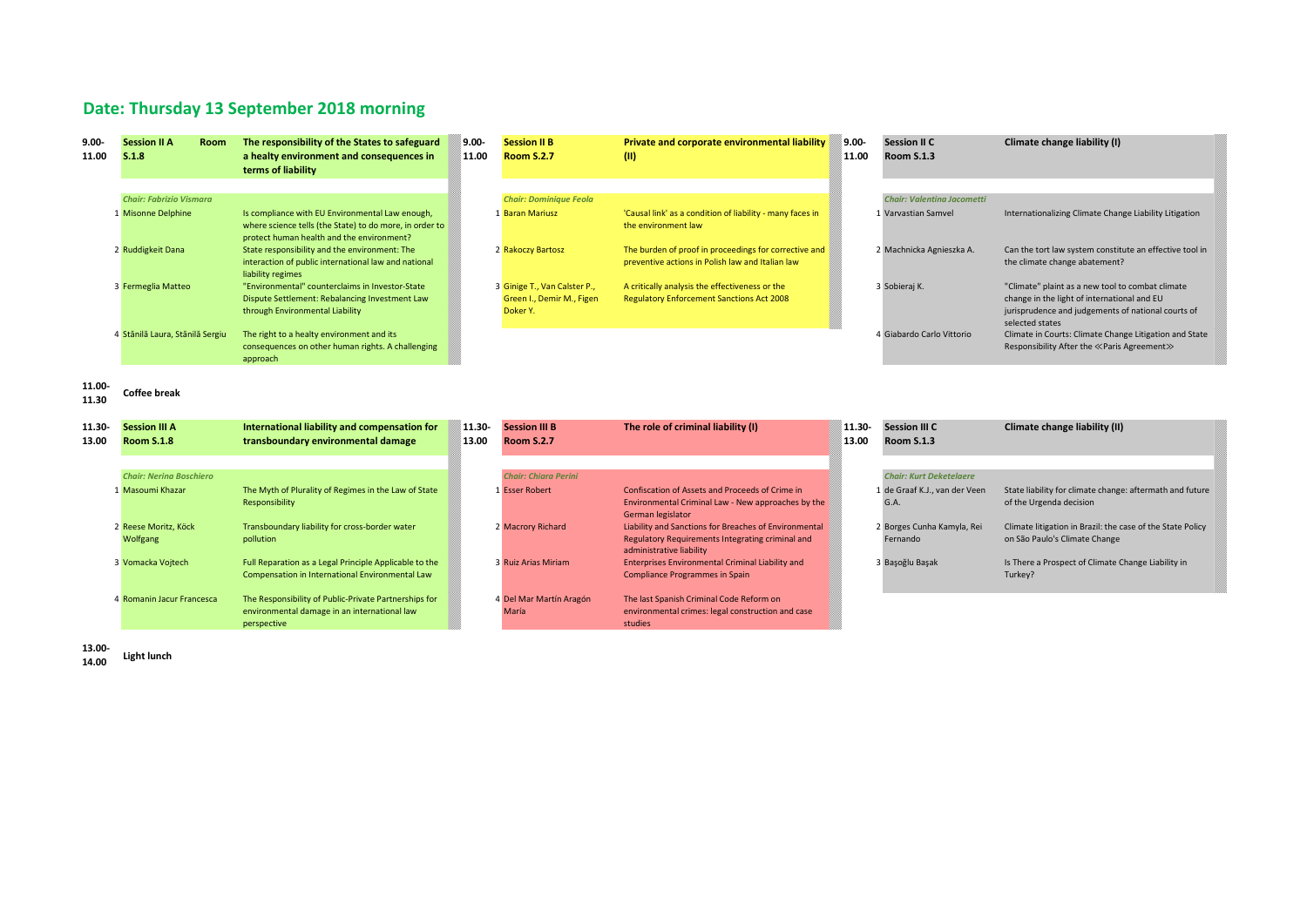### **Date: Thursday 13 September 2018 afternoon**

| 14.00- | <b>Session IV A</b>         | The EU Environmental Liability Directive (I)                                                 | 14.00- | <b>Session IV B</b>           | The role of criminal liability (II)                                 | 14.00- | <b>Session IV C</b>      | Real compensation and offset regimes - the                                                             |
|--------|-----------------------------|----------------------------------------------------------------------------------------------|--------|-------------------------------|---------------------------------------------------------------------|--------|--------------------------|--------------------------------------------------------------------------------------------------------|
| 16.00  | <b>Room S.1.8</b>           |                                                                                              | 16.00  | <b>Room S.2.7</b>             |                                                                     | 16.00  | <b>Room S.1.3</b>        | strategy of "no-net-loss"                                                                              |
|        |                             |                                                                                              |        |                               |                                                                     |        |                          |                                                                                                        |
|        | <b>Chair: Barbara Pozzo</b> |                                                                                              |        | <b>Chair: Carlo Ruga Riva</b> |                                                                     |        | hair: Bernard Vanheusden |                                                                                                        |
|        | 1 Pouikli Kleoniki          | The implementation of EU Environmental Liability                                             |        | 1 Fuentes-Loureiro María-     | The influence of Directive 2008/99/CE on Spanish                    |        | 1 Backes Ch. W., Köck W. | Sustainable Energy Production and Vulnerable Species                                                   |
|        |                             | Directive in Greece: An example of fragmentation and                                         |        | Angeles                       | regulation. New crimes against the environment and                  |        |                          | Solutions for an Ever Increasing Conflict of Interests?                                                |
|        |                             | the transition towards a more coherent enforcement                                           |        |                               | corporate liability                                                 |        |                          |                                                                                                        |
|        |                             |                                                                                              |        |                               |                                                                     |        |                          |                                                                                                        |
|        | 2 Schwind Manuel Patrick    | Improving the implementation of Directive<br>2004/35/EC in the EU Member States - A network- |        | 2 La Rosa Emanuele            | Planned obsolescence e criminal law: a problematic<br>relationship? |        | 2 Dupont Valérie         | The integration of scientific teachings in legal<br>frameworks: a comparative analysis of biodiversity |
|        |                             | based approach                                                                               |        |                               |                                                                     |        |                          | offset regimes                                                                                         |
|        | 3 Masieri Carlo Maria       | Permit defence between EU Environmental Liability                                            |        | 3 Mazzanti Edoardo            | Environment, ECHR and EU criminal law. A possible                   |        | 3 Stubenrauch Jessica.   | Compensation and No Net Loss for Biodiversity: Pricing                                                 |
|        |                             | Directive and national private law: some comparative                                         |        |                               | interplay                                                           |        | Ekardt F.                | Nature vs. Pricing Fossil Fuels                                                                        |
|        |                             | law remarks                                                                                  |        |                               |                                                                     |        |                          |                                                                                                        |
|        | 4 Pioldi Simone, Peeters    | The Guiding hand of the European Court of Justice. A                                         |        | 4 Roibu Magdalena             | Born to be Wild. Stop Wildlife Crime!                               |        | 4 Turunen Topi           | No-net-loss in recovery - compensation aspect in                                                       |
|        | Marjan                      | comprehensive analysis of the role of the CJEU for                                           |        |                               |                                                                     |        |                          | assessing environmental acceptability in end-of-waste                                                  |
|        |                             | effectuating the Environmental Liability Directive                                           |        |                               |                                                                     |        |                          |                                                                                                        |
|        | 5 Kichigin Nikolay          | Compensation for lawful damage to the environment                                            |        | 5 Whitfort Amanda             | Wildlife Crime and Animal Victims: Improving Access                 |        | 5 Van Hoorick G.,        | No net-loss for forests and heritage. The rising tension                                               |
|        |                             |                                                                                              |        |                               | to Environmental Justice                                            |        | Vandenhende L.           | between restoration or compensation and land-use                                                       |
|        |                             |                                                                                              |        |                               |                                                                     |        |                          | plans in Belgium                                                                                       |
|        |                             |                                                                                              |        |                               |                                                                     |        |                          |                                                                                                        |
| 16.00- |                             |                                                                                              |        |                               |                                                                     |        |                          |                                                                                                        |
| 16.30  | <b>Coffee break</b>         |                                                                                              |        |                               |                                                                     |        |                          |                                                                                                        |

| 16.30-<br>18.30 | <b>Session V A</b><br><b>Room S.1.8</b> | The EU Environmental Liability Directive (II)                                    | 16.30-<br>18.30 | <b>Session V B</b><br><b>Room S.2.7</b> | Legal transplants in the environmental field:<br>the case of environmental liability (I) | 16.30-<br>18.30 | <b>Session V C</b><br>S.1.3     | Room | Climate change liability (III)                          |
|-----------------|-----------------------------------------|----------------------------------------------------------------------------------|-----------------|-----------------------------------------|------------------------------------------------------------------------------------------|-----------------|---------------------------------|------|---------------------------------------------------------|
|                 |                                         |                                                                                  |                 |                                         |                                                                                          |                 |                                 |      |                                                         |
|                 | <b>Chair: Silvia Marino</b>             |                                                                                  |                 | <b>Chair: Barbara Pozzo</b>             |                                                                                          |                 | <b>Chair: Francesca Romanin</b> |      |                                                         |
|                 | 1 Bar Magdalena                         | The right to participate in administrative proceedings                           |                 | 1 Kodolova Alena                        | Compensation for environmental damage in the CIS                                         |                 | 1 Savaresi Annalisa,            |      | Holding corporations accountable for the impacts of     |
|                 |                                         | and access to justice under ELD and the Polish Act on<br>environmental liability |                 |                                         | countries: comparative legal analysis                                                    |                 | Hartmann Jacques                |      | climate change: the role of human rights law            |
|                 | 2 Iliopoulos Theodoros                  | The Jurisprudential Configuration of the "Polluter-                              |                 | 2 de Rossiter Corrêa Davi               | Risk society and environment: principle of precaution                                    |                 | 2 Martines Francesco            |      | Climate change and migration: liability of States and   |
|                 |                                         | Pays Principle": A Critical Assessment                                           |                 | <b>Beltrão</b>                          | and dispersion of genetically modified organisms                                         |                 |                                 |      | compensation for "environmental migrants"               |
|                 | 3 Pereira Ricardo                       | The quest for effective enforcement of environmental                             |                 | 3 Harbo Nana Amalie                     | Environmental liability for extractive activities in                                     |                 | 3 Fasoli Elena                  |      | The Reparation of Non-Economic Losses related to        |
|                 |                                         | law in the EU - can the appropriate balance between                              |                 |                                         | Greenland - the role of EU law in framing Greenland's                                    |                 |                                 |      | Climate Change under the Paris Agreement                |
|                 |                                         | civil, administrative and criminal sanctions be defined<br>at the EU level?      |                 |                                         | regulation                                                                               |                 |                                 |      |                                                         |
|                 | 4 Popa Florina, Mihoc                   | "REVIVE NATURE" A true story about what happens at                               |                 | 4 Rincón Daniel                         | <b>Environmental Liability in Brazil - Regulation and Case-</b>                          |                 | 4 Kobylarz Natalia              |      | European Court of Human Rights on State                 |
|                 | Andreea                                 | the frontier between the world we inhabit and the                                |                 |                                         | law                                                                                      |                 |                                 |      | Responsibility for the Prevention of Damage from        |
|                 |                                         | world we imagine                                                                 |                 |                                         |                                                                                          |                 |                                 |      | Natural Hazards                                         |
|                 | 5 Vanhellemont Anna                     | The position of the Environmental Liability Directive in                         |                 |                                         |                                                                                          |                 | 5 Gazendam Joris                |      | Liability issues associated with the combination of the |
|                 |                                         | environmental law: issues of coherence and added<br>value                        |                 |                                         |                                                                                          |                 |                                 |      | decommissioning of hydrocarbons installations at sea    |
|                 |                                         |                                                                                  |                 |                                         |                                                                                          |                 |                                 |      | and the permanent storage of CO2 in the seabed (CCS)    |

**16.30-** *ECOLOGICAL LAW AND GOVERNANCE ASSOCIATION (ELGA) SIDE* 

**18.00** *EVENT - Room S.0.5*

**20.30- 22.30 Official Dinner at Palace Hotel**